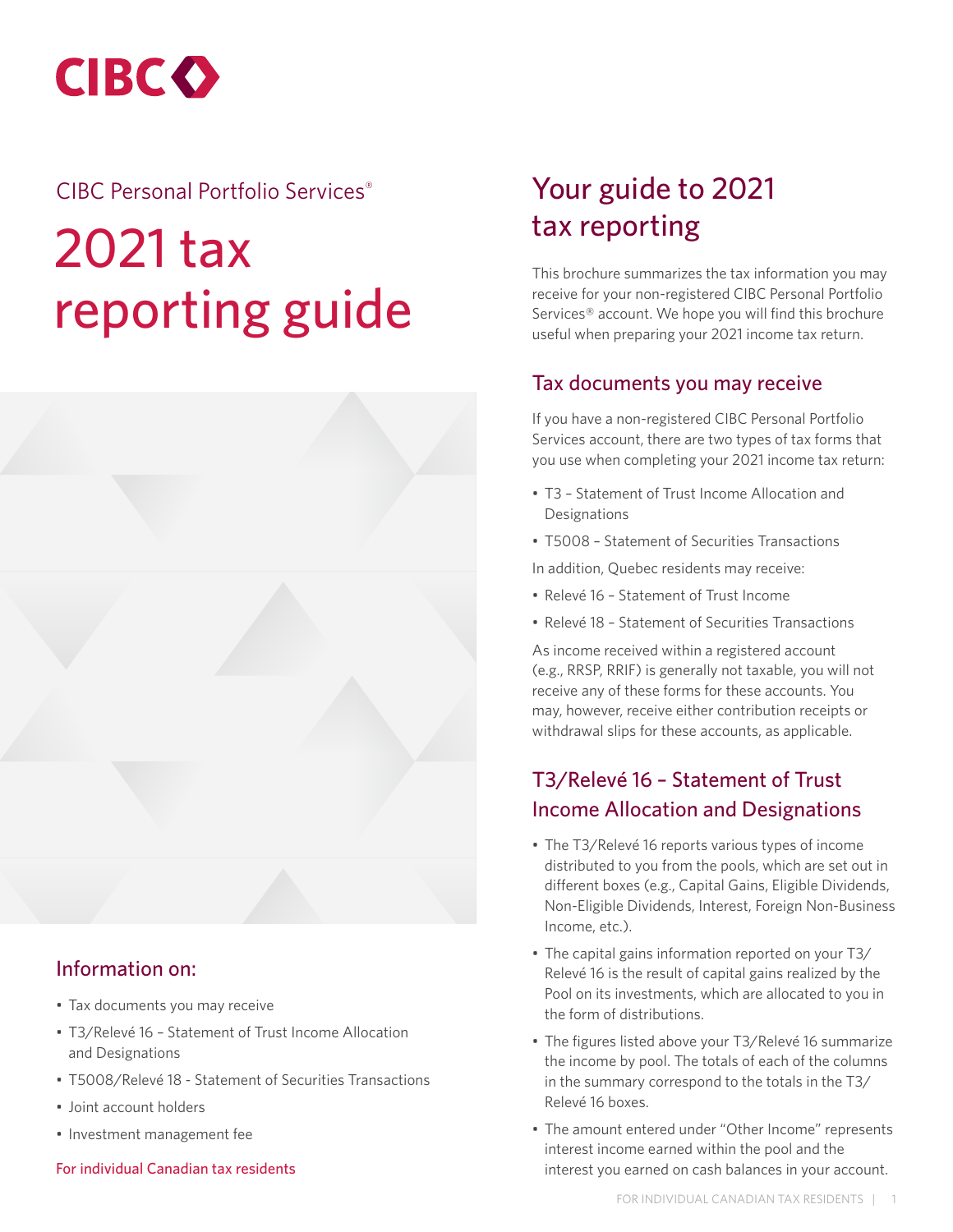- Any amount entered under "Box 42" on the T3 or "Box M" on the Relevé 16 represents a return of capital from a pool, which may result in a reduction in your average cost. Returns of capital must be considered when calculating the adjusted cost base of your investment, which will in turn affect the calculated gain or loss when the investment is sold.
- You should use your T3 when completing Schedule 4, Statement of Investment Income, and Schedule 3, Capital Gains (or Losses) of your federal income tax return. The Relevé 16 is used for your Quebec income tax return, if applicable.

## T5008/Relevé 18

- If you had any disposition transactions during the year, your tax package includes a T5008/Relevé 18, Statement of Securities Transactions, which reports details of any units that were sold, redeemed or matured during the 2021 tax year. The T5008/Relevé 18 may be of assistance when calculating Capital Gains / Losses for tax purposes. For your convenience, the T5008/Relevé 18 now includes the cost or book value of the units in Box 20.
- The following are situations when pool units are sold within an account:
	- the occurrence of a tactical shift,
	- the rebalancing of your account,
	- the payment of investment management fees,
	- you withdraw funds from your account.
- Please note that since the T5008/Relevé 18 now includes the cost or book value of the units, we will no longer be providing the corresponding Client Tax Statement.
- **Please note: The cost or book value amount included in Box 20 on the T5008/RL-18 reflects the information currently available on our system, however you may need to make additional adjustments in computing the adjusted cost base (ACB) when you determine and report your gain or loss for tax purposes. If you use electronic slips from your online Canada Revenue Agency/Revenu Québec account, you may need to manually adjust the ACB in the applicable tax return schedule. T5008/RL-18 reporting only reflects whole dollar disposition transactions.**
- Consideration should be given to circumstances that, if applicable to you, may affect the ACB of your units (as determined under detailed rules in the Income Tax Act (Canada)). Although not an exhaustive list, the followingare some examples of scenarios where Box 20 on the T5008/RL-18 may not accurately report the ACB:
- Where you have identical units of a pool in more than one non-registered account
- Where you have previously realized losses that were subject to the superficial loss rules
- Where you have filed any special tax elections, undertakencertain "rollover" transactions (including spousal or estate/trust rollovers) or were subject to certain "deemed disposition" rules in respect of your units

**Please consult your tax advisor for assistance in computing the ACB of your units when determining capital gains/losses for tax purposes.**

## Joint account holders

- For each non-registered CIBC Personal Portfolio Services account jointly held, only one account owner's Social Insurance Number appears on the T3/ Relevé 16. The account is identified as being jointly held by the number "2" found in the Beneficiary Code on the T3 or in the "Type" box on the Relevé 16.
- If the income is to be split between the two joint owners of the account, you should indicate the other joint owner's name, Social Insurance Number and the percentage to be allocated on the copy of the slip filed with your income tax return (e.g., 50% to joint owner John Doe, SIN 123-456-789).
- Generally, income is split between joint owners based on how much each joint owner contributed to the account.

## Investment management fee

• Investment management fees paid within nonregistered accounts are generally tax deductible as investment counsel fees however, we recommend that you consult a tax advisor with respect to your personal circumstances. This fee is indicated in a footnote box on your T3/Relevé 16. To report this fee as a deduction, use Schedule 4, Statement of Investment Income, Section III, of your federal income tax return. A deduction may also be claimed on your Quebec income tax return, if applicable.